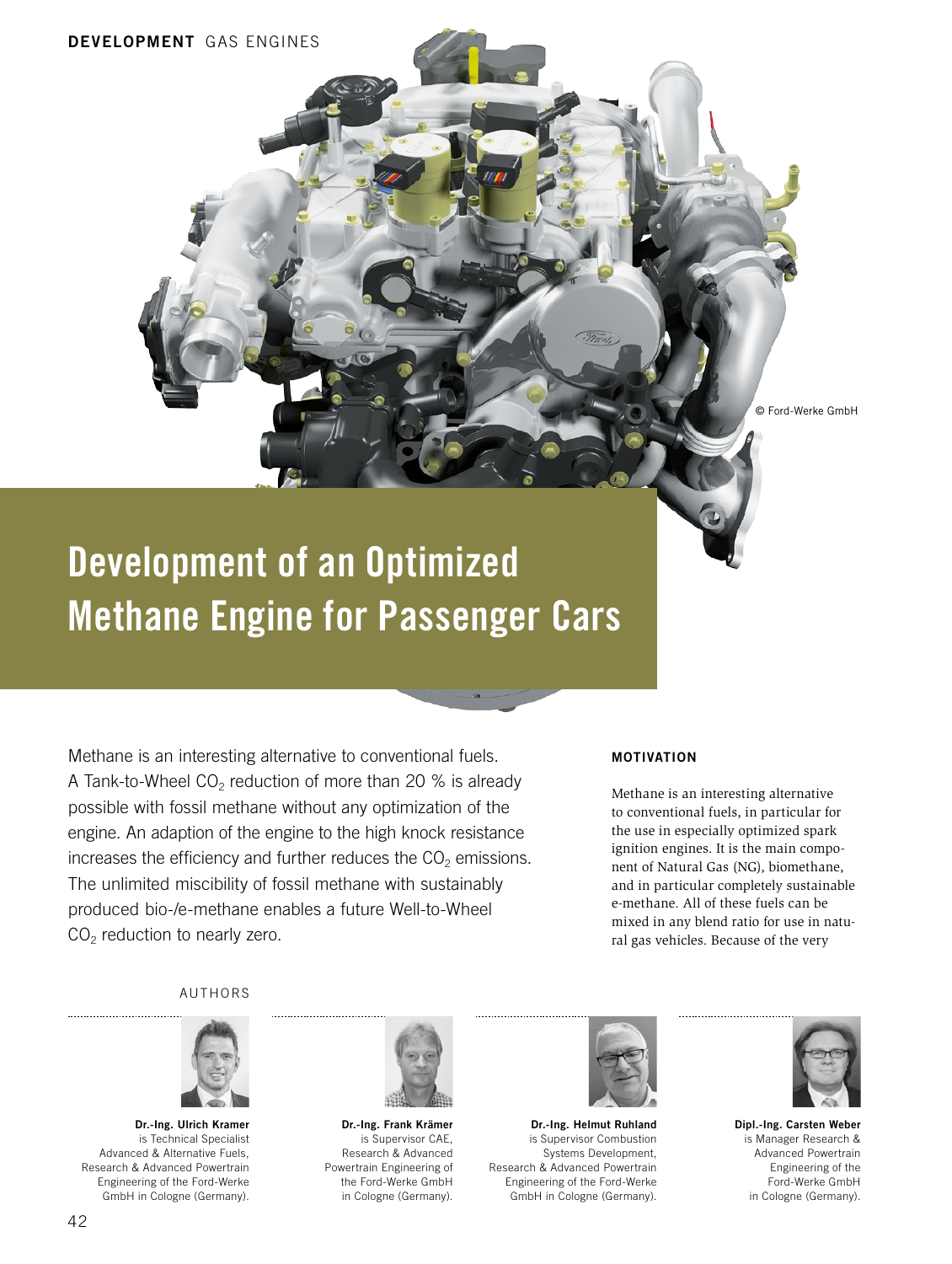| Item                                         | <b>MTDI</b> target      |
|----------------------------------------------|-------------------------|
| Fuel                                         | Methane                 |
| Compression ratio                            | 13:1                    |
| Rated power output                           | 110 kW                  |
| Maximum torque                               | 240 Nm at 1500 rpm      |
| Maximum cylinder peak pressure (average/max) | $p_{max} = 160/185$ bar |
| Rated speed                                  | 6000 rpm                |

favorable C/H ratio of methane, a  $CO<sub>2</sub>$ reduction of more than 20 % compared to gasoline operation is already achieved with fossil methane. Due to the high knock resistance of methane, an engine efficiency improvement can be achieved as well [2]. Furthermore, methane combusts very cleanly. In stoichiometric operation, particulate emissions are hardly measurable and NO<sub>v</sub> vehicle emissions can be reduced to a level below imission limits by means of considerably simpler aftertreatment technology than used on diesel engines.

#### MTDI ECOBOOST ENGINE WITH CNG DIRECT INJECTION

So far, available natural gas vehicles are usually equipped with a derivative of existing gasoline engines. In general, for cost reasons, disadvantages with regard to lower specific power and lower break mean effective pressure

compared to gasoline operation are accepted. As part of the EU-funded 20 project GasOn, a specially designed natural gas Methane Turbo Direct Injektion (MTDI) engine was developed based on the Ford 1-l three-cylinder Ecoboost engine [1], with the key data listed in TABLE 1. Due to significantly higher mechanical and thermal loads, caused by the high compression ratio, the high boosting level and the early combustion phasing, the engine has been designed for a very high peak pressure capability. Methane direct injection reduces the filling losses, which are inevitable with port fuel injection. Furthermore, parallel sequential turbo boost, in conjunction with a fully variable valve train, provides the air necessary to achieve the ambitious engine attributes. The variable valve control on the inlet side, which can continuously adjust the valve lift or the valve opening duration in addition to the phase posi-



tion, makes it possible to reduce gas exchange work. A similar system on the exhaust side is used for continuous control of the turbocharging system.

### ADAPTATION OF HIGHLY LOADED ENGINE COMPONENTS

The increased mechanical and thermal loads require a revision of various components of the base engine in order to operate the MTDI engine durably. The revision of the entire cooling circuit, including cylinder head, block and additional components, such as the bearing housing of the second turbocharger or the gas control valve, has been supported by intensive CAE work. As a result, hot spots in the cylinder head and block are sufficiently cooled without significantly increasing the pressure loss of the entire cooling system. Furthermore, the engine is equipped with an electrically actuated thermostat, which allows higher block coolant temperatures at part load operation of the engine. This leads to reduced piston friction and thus to reduced fuel consumption.

The integration of the new valve train system required a re-design of the MTDI cylinder head. Bore spacing and diameter, as well as valve sizes of the production engine are maintained. The MTDI cylinder head, FIGURE 1, has two separate, integrated exhaust manifolds, each one connected to only one exhaust valve per cylinder and consequently serving only one of the two turbochargers. A three-piece water jacket ensures adequate cooling. The high combustion pressures require two additional cylinder head bolts per cylinder. The design of the entire exhaust system was carried out using a combination of a CFD and a topology optimization tool [6], which led to an 11 % increased maximum exhaust mass flow compared to the base variant.

The pistons are equipped with a cooling gallery and a specially developed ring carrier. The shape of the combustion chamber is designed by means of CFD calculations, optimizing the mixture formation at the high compression ratio.

The open-deck deep-skirt cylinder block has been adapted to the high performance boundary conditions by means of CAE structural analysis and thermal loading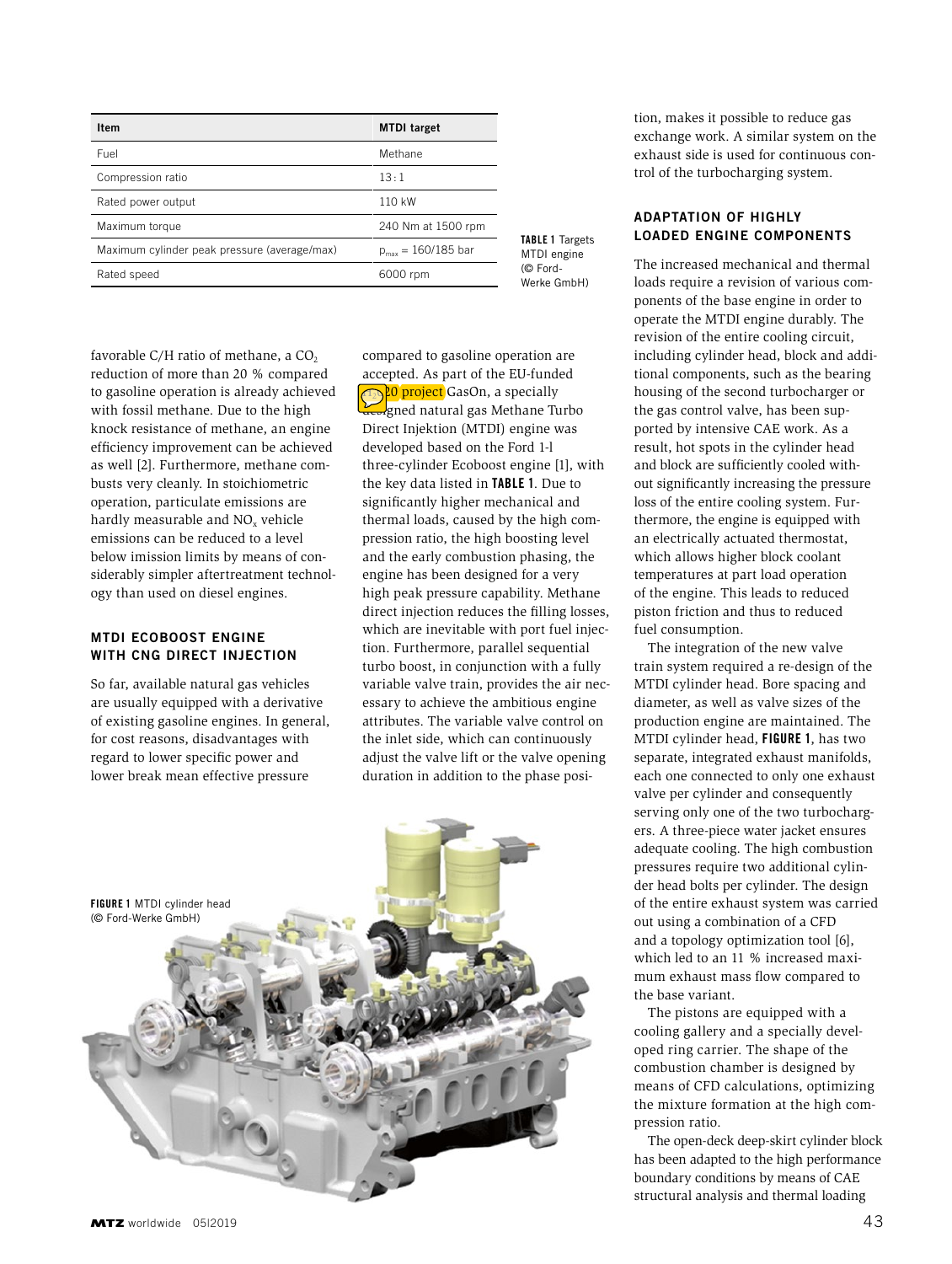simulation. This led to a reinforcement of the bearing block and the top end of the cylinder liners. Newly adapted structural elements allow the inclusion of additional cylinder head bolts. The weight of the block remains almost identical to the standard block. Cooling slots have been introduced to the most thermally loaded bore bridges in order to get cooling water very close to the hot spots, achieving acceptable material temperatures. A separate oil gallery feeds the oil spray nozzles to cool the pistons. A solenoid valve controls the oil flow. The crankcase ventilation has been adapted to the high combustion pressures by combined oil return and venting channels with adapted cross sections, directly cast into the block. The standard cast crankshaft is replaced by a forged steel shaft.

The installation of a variable compression system has been provided for within the design of the engine. Function and working principle of this system are described in [3, 4]. The challenge was to use this system in a motor which provides only limited room for installation due to its small bore spacing and which has very high peak pressures at the same time.

Since there are significant advantages over port fuel injection, a system for natural gas direct injection has been developed for the MTDI engine, following specific installation dimensions and operating specifications. The optimization of the flow and metering characteristics of the injection system as well as the development of a control strategy were carried out with intensive CAE support.



In order to avoid injector damage, a limitation of the injection window is required, which enables injector opening only within a sufficient distance to critical cylinder pressures.

The MTDI engine features a mechanically actuated Continuously Variable Valve Lift (CVVL) system that continuously adjusts valve lift and the corresponding event length. The system is applied to both the intake and exhaust side. A detailed description of the working principle and the dynamic behavior of the CVVL system are described in [5]. All valve train components for the intake and the exhaust side are integrated into the valve cover.

The ambitious specific torque and power output targets for the engine require a high boost pressure level. For this purpose, a parallel sequential



FIGURE 3 MTDI engine designed for methane operation (@ Ford-Werke GmbH) those limitations, the piston geometry

turbocharger system was designed by means of 1-D CAE simulation. The system consists of two turbochargers of the same size, a compressor shut-off valve and a recirculation valve, FIGURE 2. The first turbocharger (TC 1) is in continuous operation, the second one (TC 2) is activated at higher speeds and loads with the help of the CVVL system. The engine operation transition from single-turbo to bi-turbo mode requires special attention. Extensive CAE investigations were carried out for this purpose. Finally, the shift range for the selected turbochargers was set to 2,700 to 2,800 rpm. With the illustrated arrangement of the components, a smooth transition can be calibrated without negatively impacting driving comfort.

FIGURE 3 shows an overall view of the all-new engine, uncompromisingly designed for high-efficiency methane operation, including the previously introduced new technologies.

Pure methane operation is very challenging for the combustion process itself. Intake ports, combustion chamber and piston geometry have been adapted adequately. The intake ports of the cylinder head feature a masking of the intake valve seats to generate sufficient charge motion during the ignition event, even for Early Intake Valve Closing (EIVC) operation conditions. Because of the high compression ratio combined with the small displacement of the engine, the design freedom for the geometry of the piston top land is very limited. Furthermore, a large adjustment range of the fully variable valve train requires suitable valve pockets. With regard to